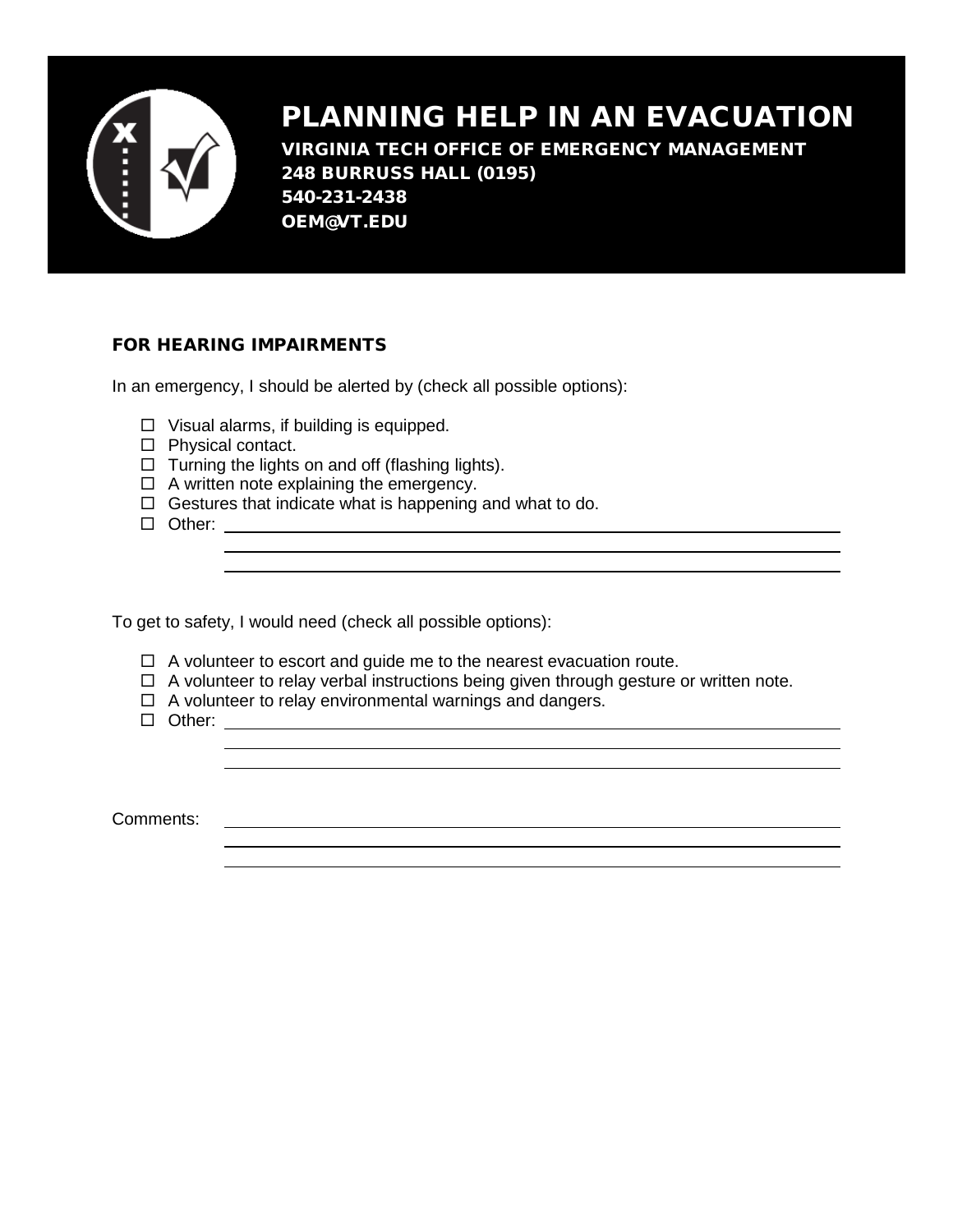## FOR MOBILITY IMPAIRMENTS

From a first-floor location in an emergency, I should be assisted by (check all possible options):

- $\Box$  A volunteer to push my manual wheelchair.
- $\Box$  A volunteer to clear any obstacles obstructing my path to the nearest evacuation route.
- $\Box$  A volunteer to provide assistance while walking or running.
- $\Box$  A volunteer to assist opening doors.
- $\Box$  A volunteer to push me in a chair on roller-wheels.
- $\Box$  Two volunteers to carry me in locked-arm position.
- $\Box$  A team if two or three volunteers to carry me in a sturdy chair, preferably one with arms.
- □ Other:

Comments:

From an upper-floor, in an emergency, I should be assisted by (check all possible options):

- Ambulatory:
	- $\Box$  Volunteers to assist me using the stairs, # of volunteers needed:
	- □ Other:

• Non-Ambulatory:

- $\Box$  Two volunteers to carry me in locked-arm position.
- $\Box$  If more than three flights, two relay teams of two or three volunteers to carry me in a sturdy chair, preferably one with arms.

<u> 1989 - Johann Stein, marwolaethau a bhann an t-Amhair ann an t-Amhair an t-Amhair an t-Amhair an t-Amhair an</u>

- $\Box$  If more than three flights, two relay teams of two or three volunteers to carry me in my manual wheelchair.
- □ Other:
- On a flight of stairs, I should be carried facing:
	- □ Forward,
	- □ Backward,
	- $\Box$  If a seatbelt is available, I should be secured with the seat belt before transporting.

 $\Box$  To transfer me from my wheelchair, volunteers should (list instructions):

Other:

• After-Care Instructions (following the evacuation):